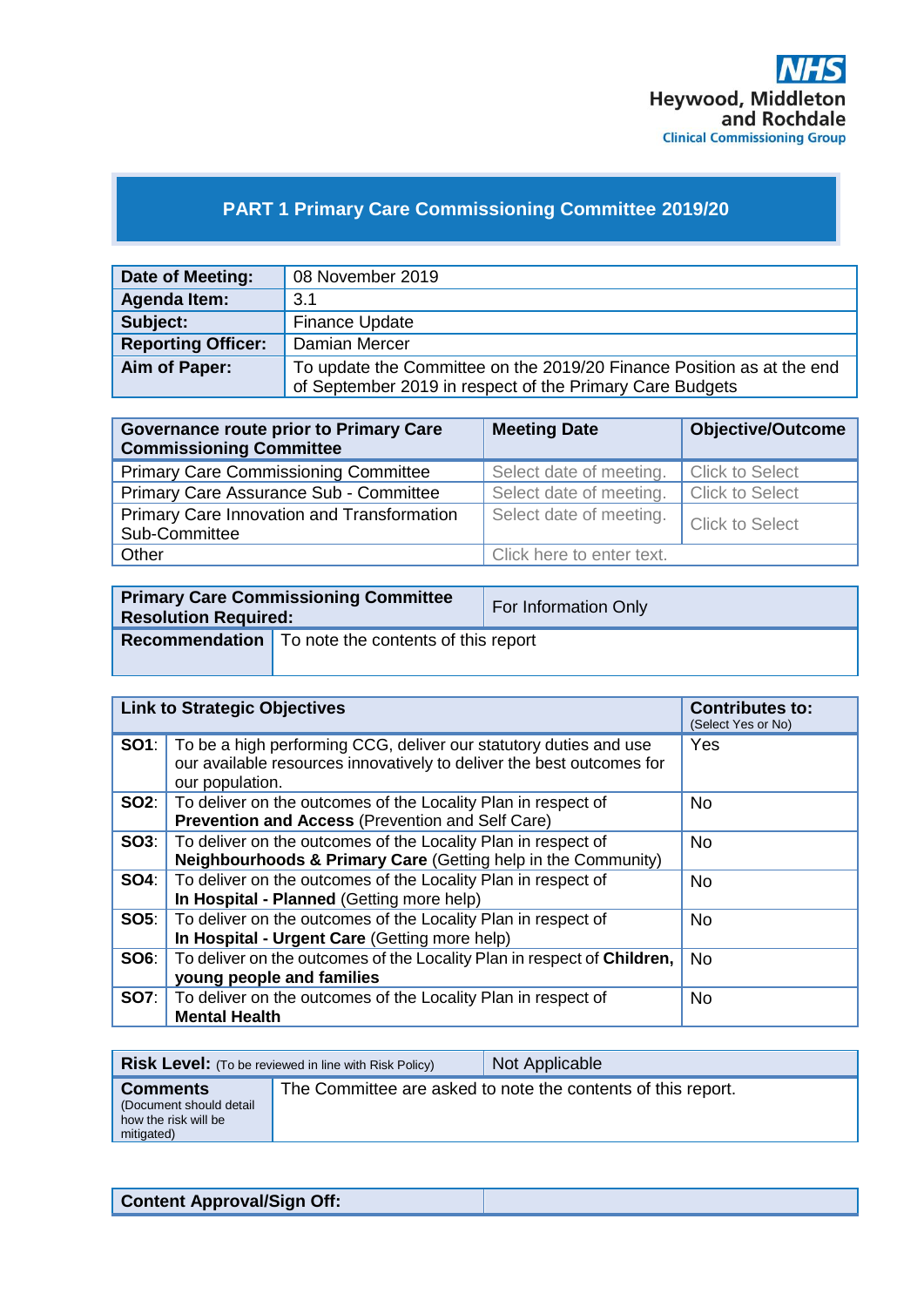**Heywood, Middle** and Rochdale **Clinical Commissioning Group** 

| The contents of this paper have been<br>reviewed and approved by: | Deputy Chief Finance Officer, Jonathan Evans |
|-------------------------------------------------------------------|----------------------------------------------|
| <b>Clinical Content signed off by:</b>                            | Not applicable                               |
| Financial content signed off by:                                  | Not Applicable                               |

|                                                       | <b>Completed:</b> |
|-------------------------------------------------------|-------------------|
| Clinical Engagement taken place                       | Not Applicable    |
| Patient and Public Involvement                        | Not Applicable    |
| <b>Patient Data Impact Assessment</b>                 | Not Applicable    |
| Equality Analysis / Human Rights Assessment completed | Not Applicable    |

## **Executive Summary**

This report updates the Primary Care Commissioning Committee on the financial position of Primary Care and Delegated Co-Commissioning for the period ending September 2019.

At the end of month 06, the Primary Care budgets are breaking even and are forecast to do the same.

However, there are a number of potential risks that could impact on the financial position throughout the remainder of the financial year, including prescribing and Primary Care Networks. This will be discussed further in the report.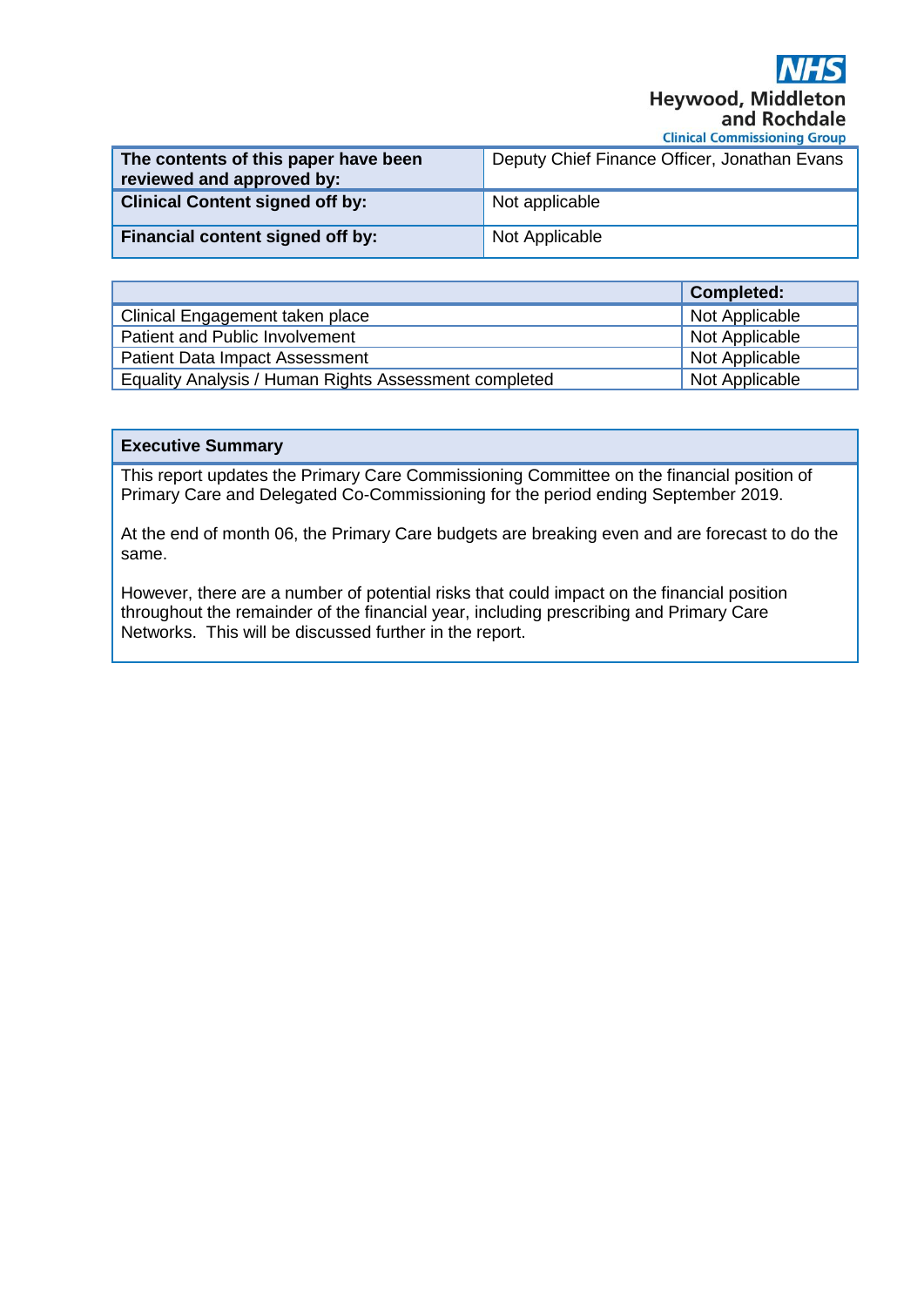**Heywood, Middle** and Rochdale

|  |  | <b>Clinical Commissioning Group</b> |  |
|--|--|-------------------------------------|--|
|--|--|-------------------------------------|--|

| Month 06 Primary Care and Delegated Co-Commissioning |                   |                   |                     |                      |                 |                          |
|------------------------------------------------------|-------------------|-------------------|---------------------|----------------------|-----------------|--------------------------|
|                                                      | <b>YTD Budget</b> | <b>YTD Actual</b> | <b>YTD Variance</b> | <b>Annual Budget</b> | <b>Forecast</b> | <b>Forecast Variance</b> |
| Co-Commissioning                                     |                   |                   |                     |                      |                 |                          |
| <b>GENERAL PRACTICE - GMS</b>                        | 7,974             | 7,950             | $-24$               | 15,947               | 15,959          | 11                       |
| <b>GENERAL PRACTICE - PMS</b>                        | 2,178             | 2,175             | -3                  | 4,356                | 4,370           | 13                       |
| <b>GENERAL PRACTICE - APMS</b>                       | 500               | 502               | $\overline{2}$      | 999                  | 1,010           | 10                       |
| PREMISES COST REIMBURSEMENT                          | 1,525             | 1,486             | $-40$               | 3,051                | 3,093           | 42                       |
| DISPENSING/PRESCRIBING DRS                           | 53                | 64                | 11                  | 192                  | 200             | 8                        |
| OTHER GP SERVICES                                    | 289               | 257               | $-32$               | 578                  | 518             | $-60$                    |
| <b>RESERVES</b>                                      | 39                | 209               | 170                 | 120                  | 179             | 60                       |
| <b>Co-Commissioning Total</b>                        | 12,557            | 12,642            | 84                  | 25,244               | 25,329          | 85                       |
| <b>Primary Care</b>                                  |                   |                   |                     |                      |                 |                          |
| <b>OUT OF HOURS</b>                                  | 1,468             | 1,468             | -0                  | 2,936                | 2,936           | 0                        |
| PRIMARY CARE IT                                      | 542               | 542               | 0                   | 1,172                | 1,172           | 0                        |
| <b>TRANSFORMATION PLAN</b>                           | 496               | 496               | $\Omega$            | 1,102                | 1,102           | 0                        |
| <b>Primary Care Total</b>                            | 2,505             | 2,505             | $\mathbf{0}$        | 5,210                | 5,210           | $\bf{0}$                 |
| <b>Enhanced Funding</b>                              |                   |                   |                     |                      |                 |                          |
| <b>CORE PLUS 2</b>                                   | 2,596             | 2,596             | 0                   | 7,304                | 7,304           | 0                        |
| QOF                                                  | 1,564             | 1,556             | -8                  | 3,128                | 3,120           | $-8$                     |
| <b>ENHANCED SERVICES</b>                             | 456               | 374               | $-82$               | 926                  | 842             | $-83$                    |
| <b>Enhanced Funding Total</b>                        | 4,616             | 4,526             | $-90$               | 11,358               | 11,267          | $-91$                    |
| <b>Prescribing &amp; Medicines Management</b>        |                   |                   |                     |                      |                 |                          |
| <b>PRESCRIBING</b>                                   | 18,371            | 18,371            | 0                   | 37,189               | 37,189          | 0                        |
| MEDICINES MANAGEMENT - CLINICAL                      | 229               | 234               | 5                   | 454                  | 460             | 6                        |
| <b>CENTRAL DRUGS</b>                                 | 589               | 589               | $\Omega$            | 1,177                | 1,177           | $\mathbf 0$              |
| <b>OXYGEN</b>                                        | 155               | 155               | -0                  | 311                  | 311             | 0                        |
| <b>Prescribing &amp; Medicines Management Total</b>  | 19,344            | 19,349            | 5                   | 39,132               | 39,137          | 6                        |
| <b>Primary Care Networks</b>                         |                   |                   |                     |                      |                 |                          |
| <b>PCN - SUPPORT</b>                                 | 176               | 176               | $\Omega$            | 352                  | 352             | 0                        |
| PCN - CLIN PHARMACIST                                | 76                | 76                | n                   | 227                  | 227             | 0                        |
| <b>PCN - SOC PRESCRIBING</b>                         | 68                | 68                | $\Omega$            | 205                  | 205             | 0                        |
| <b>PCN - PARTICIPATION</b>                           | 217               | 217               | $\Omega$            | 434                  | 434             | 0                        |
| PCN - CLINICAL DIRECTOR                              | 40                | 40                | 0                   | 121                  | 121             | 0                        |
| <b>Primary Care Networks Total</b>                   | 577               | 577               | $\mathbf 0$         | 1,339                | 1,339           | $\mathbf 0$              |
|                                                      |                   |                   |                     |                      |                 |                          |
| <b>GRAND TOTAL</b>                                   | 39,600            | 39,600            | $\mathbf{0}$        | 82,282               | 82,282          | $-0$                     |

# **GMS, PMS and APMS Contracts**

The GMS, PMS and APMS contracts have all been bought in line with the GMS global sum of £89.88 per weighted patient. The budgets have been set in line with the Global Sum. As list sizes vary throughout the year, this does lead to variations against the budget set at the beginning of the year which can be seen on the GMS, PMS and APMS budget lines in the table above, with a cumulative forecast overspend of £34k.

## **Prescribing**

Prescribing is breakeven year to date and is also forecasting to break even. This is based on the current NHS Business Services (NHSBSA) charges to the CCG. As at September, the CCG had received April to July's charges and were in line with budget. However, it has come to light that the Department of Health has negotiated a price increase on Cat M drugs from August.

The Pharmaceutical Services Negotiating Committee (PSCN) have estimated that this price increase represents a national increase of £15m per month. The CCG have estimated that this could be in the region of a £0.8m to £1.3m pressure this financial year. Although he volatility of prescribing costs makes it extremely difficult to forecast, the CCG does have a reserve set aside of £0.8m for prescribing pressures. As the prescribing data is made available to the CCG, this will be monitored closely, and any risks highlighted as soon as possible.

#### **Primary Care Networks**

Primary Care networks have been established in HMR CCG as per national guidance and budgets set accordingly. These are currently forecast to break even. However, the Clinical Pharmacist